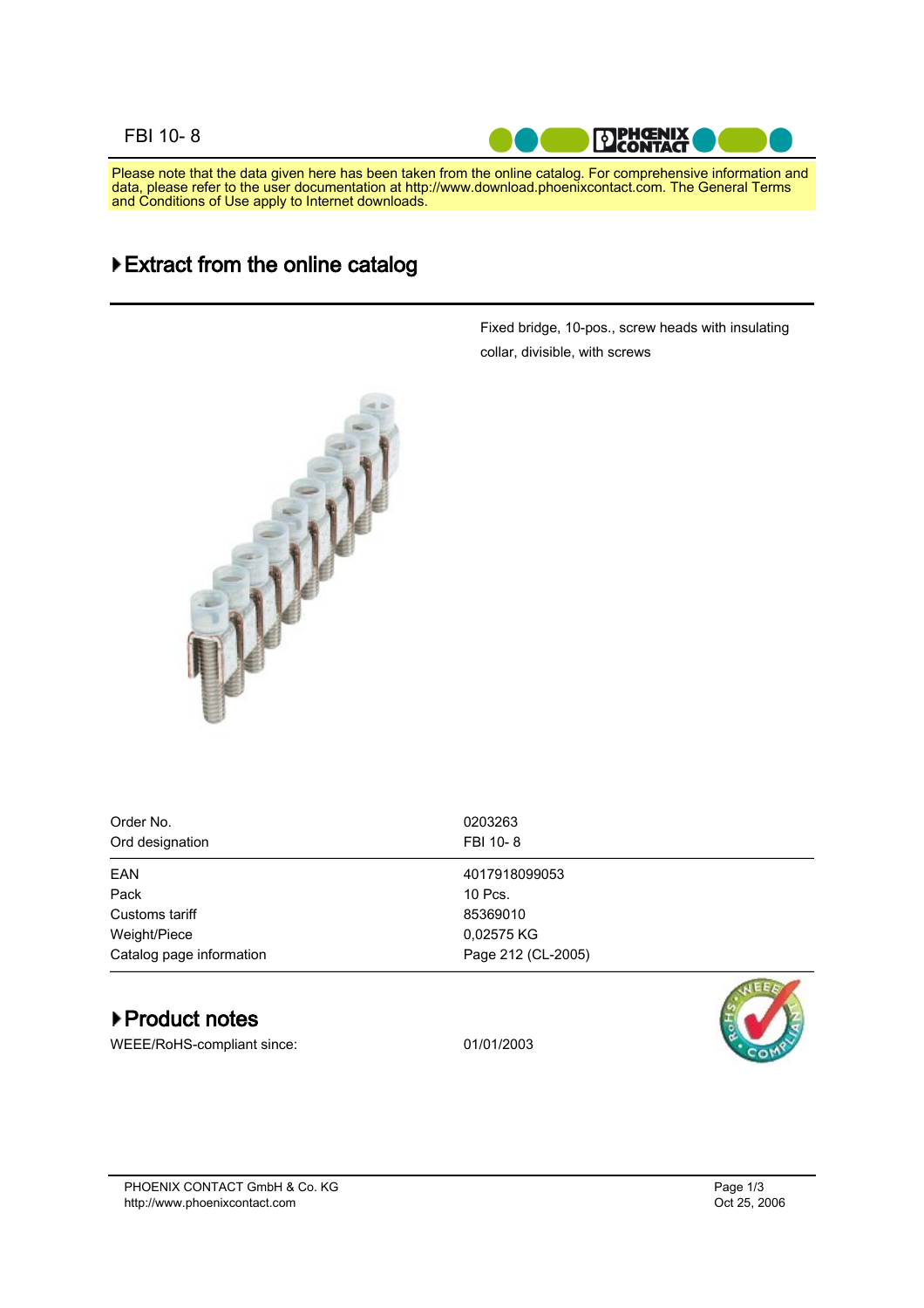FBI 10- 8



IMPORTANT : This date is valid for Customers in Germany only. Date Format is MM/DD/YYYY.Please contact your local in-country Phoenix Contact location or designated business partner for a Logistics Compliant date in your area.In order to guarantee delivery of RoHS-Compliant product, please purchase Phoenix Contact parts from authorized Phoenix Contact representatives and distributors.